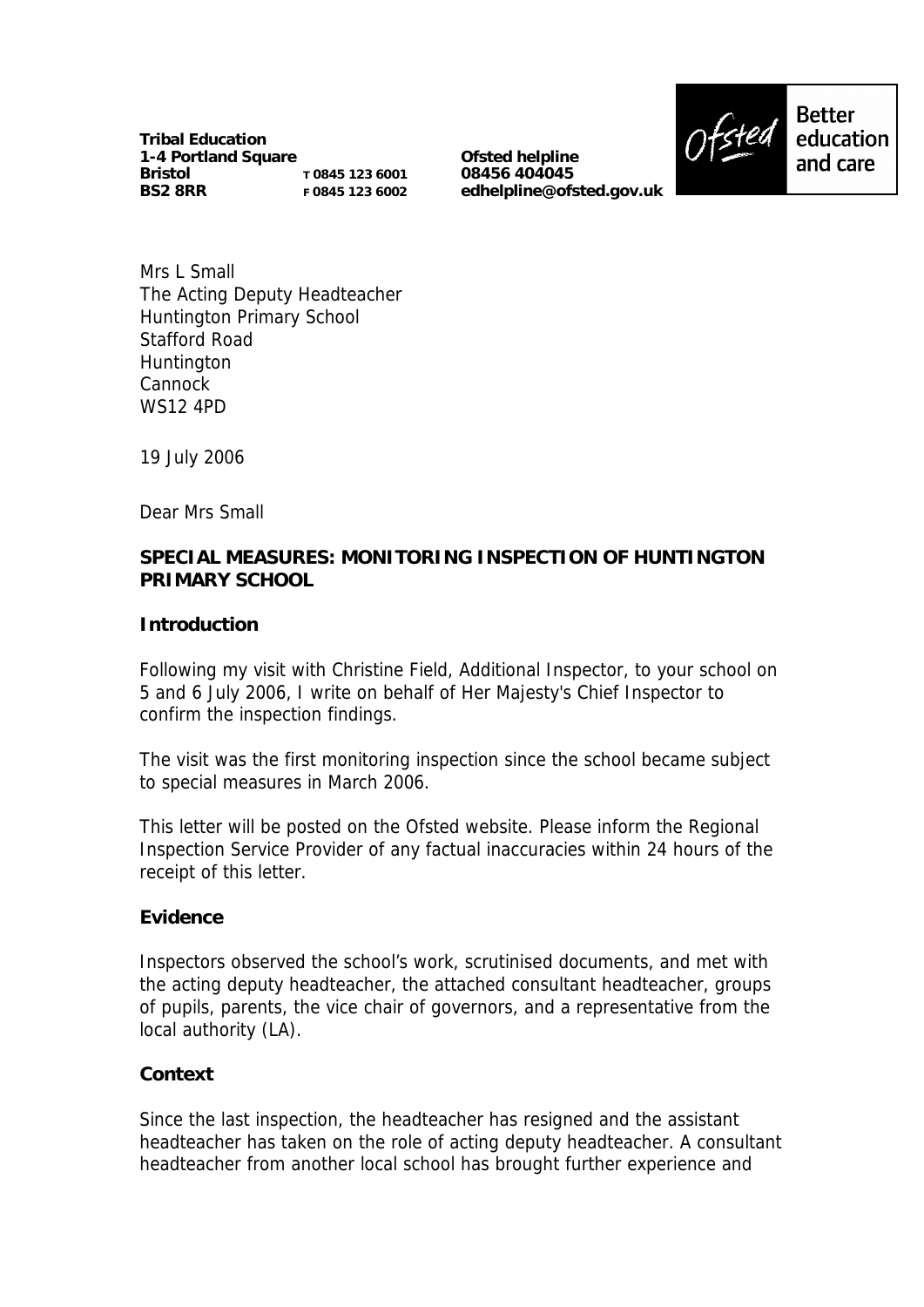support. In addition, the services of another local headteacher have been used to improve the expertise to the governing body. There are no plans to close the school and the previously proposed rebuilding of the school on another site is due to be completed in September 2008.

### **Achievement and standards**

As identified in the previous inspection report, achievement in the Foundation Stage is satisfactory but recent monitoring has shown it to be variable. Children make a good start in the Nursery but in the Reception classes some do not achieve their full potential in aspects of literacy and numeracy. Progress is satisfactory in the other learning goals and many children reach the levels expected for their age. This inconsistent progress is partly linked to a lack of communication and the physical distance between the Nursery and Reception classes. This is making it difficult to provide a smooth transition through the two years and on into Year 1.

Achievement through the rest of the school remains inadequate, although there are signs that this is improving. Standards, while marginally improved by the end of Year 2, are below average overall and pupils' achievement is not yet high enough to eliminate the inconsistent progress in the past. This year's national tests for those in Year 2 are likely to show an improvement. Pupils' standards at the end of Year 6 are average. In the recent national tests, the percentage of pupils achieving the expected Level 4 has improved on the 2005 figures and exceeded the targets that were set. However, the proportion of pupils achieving the higher Level 5 is still too low, even though a number are capable of achieving this. This confirms that the legacy of underachievement caused by the weaker teaching is taking time to be eliminated.

Progress on the areas for improvement identified by the inspection in March 2006:

- raise achievement and standards in Years 1 and 2 by improving the quality of teaching and building on what pupils have learned in the Foundation Stage – satisfactory
- accelerate achievement and raise standards in English throughout the school by raising teachers' expectations, sharpening marking and assessment and using the information properly in planning – satisfactory.

**Personal development and well-being**

Pupils continue to have good relationships with one another and the positive behaviour underpins their sound personal development and well-being. Pupils told inspectors that following the last inspection they felt very disappointed and to some extent partly to blame for the school not doing very well. They can point to some changes that have helped them to enjoy their learning. These include a reshaped timetable that means they can make sense of the work they are set and better organised homework that sets them weekend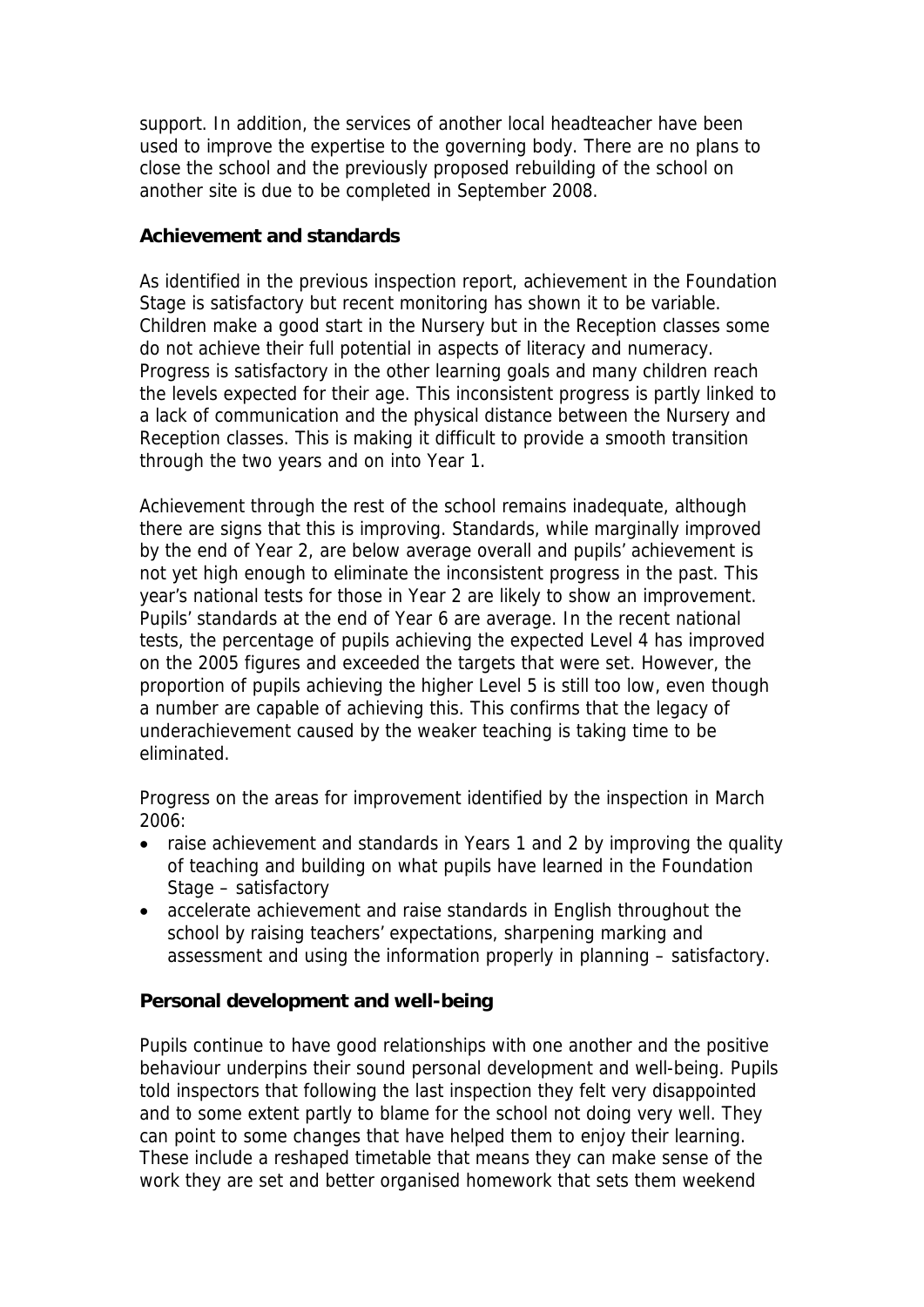challenges in mathematics and English. The range of sporting opportunities has been extended and new experiences, such as the gardening club, have all helped to raise self esteem.

Attendance, at 93%, has fallen slightly since the last inspection and is below the school's target. Senior managers have usefully begun to make tight checks on absences to establish any patterns and so provide families with appropriate support.

#### **Quality of provision**

The teaching seen in individual lessons was generally satisfactory, but the weaknesses identified in the last inspection are still restricting progress over the longer term. Recent external monitoring has identified that weak teaching was more widespread than was initially the case and that there is very little exemplary practice that would provide good role models for less confident teachers.

Pupils continue to be well managed and short term planning has improved through the use of a common lesson plan. Over the longer term, this will ensure that pupils do not miss out any important aspects of subjects. Effective feedback for teachers means that classes do not spend so much time sitting on the carpet and, in some cases, the questioning techniques are more open ended ensuring pupils have to think about their answers. Despite the good start made in developing better teaching, the expectations about what pupils are capable of are still too low. The inspection earlier this year criticised the balance in lessons between teaching pupils about how to think and actually improving their knowledge and understanding. This still remains the case. Hence, lessons are not providing the correct level of challenge and so underachievement remains prevalent.

A useful start has been made in developing assessment, but much more remains to be done so that it is an effective process that assists both teaching and learning. Marking is still not good enough and, in some cases, is cursory. The senior team has started to develop scrutinies of pupils' books to help teachers focus their assessments more accurately.

There are comprehensive procedures in place to ensure that pupils work in a safe and healthy environment. Child protection procedures as well as health and safety arrangements remain robust. Effective support is given to those pupils with learning difficulties and disabilities. This includes two specialist classes, one in the infants and another in the juniors. Whilst this provides good academic opportunities, the school has not yet fully analysed whether these pupils are being provided with the full range that others receive or whether all areas of the curriculum are fully covered.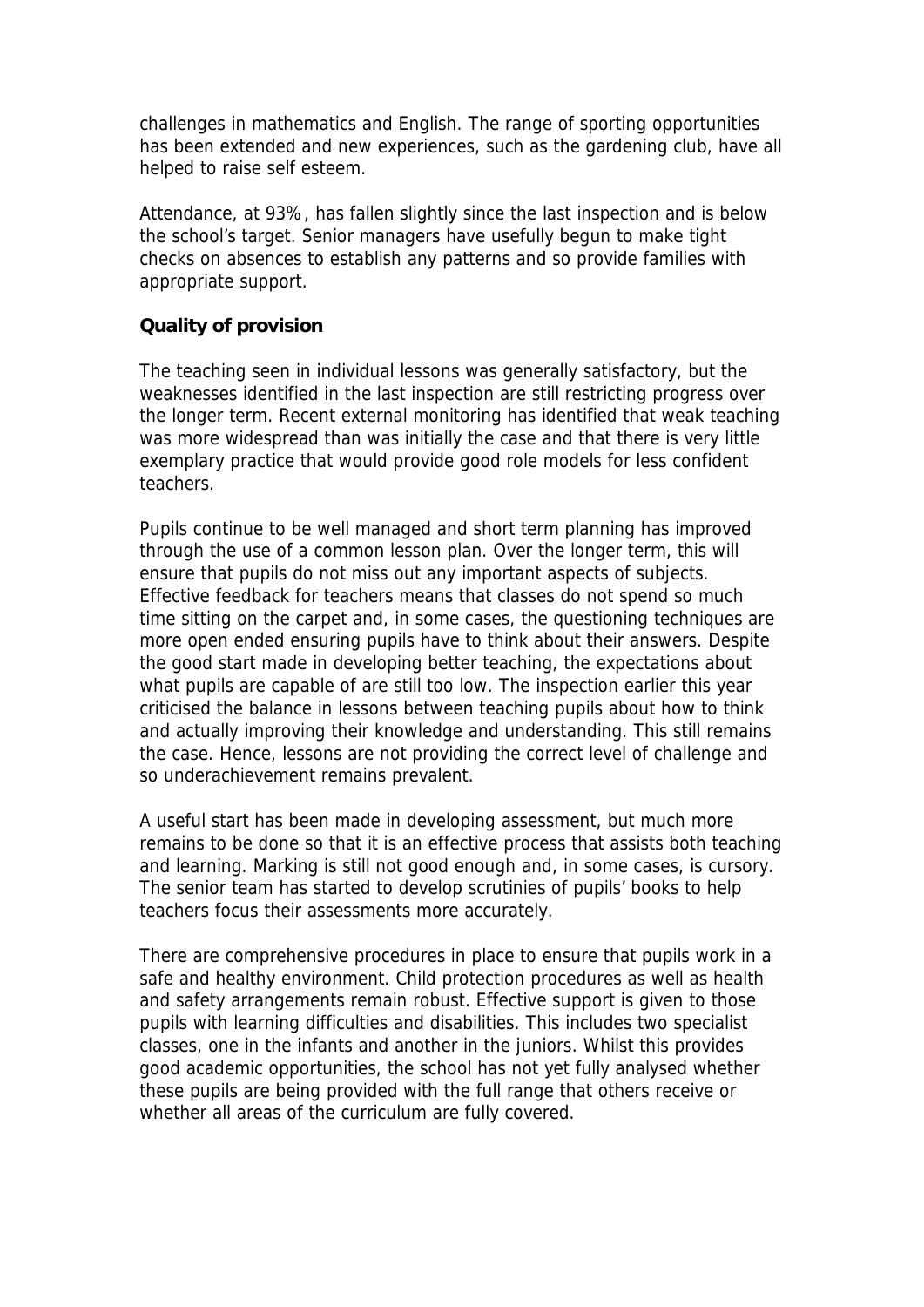**Leadership and management**

The acting deputy headteacher and consultant headteacher are providing clear educational direction. In this interim period before the appointment of a permanent headteacher, they have been able to raise the morale and self esteem of staff.

Initial work has been undertaken to identify key weaknesses and in taking a series of actions to begin to remove them. These include reducing the size of the senior management team appropriately and emphasising its role in the leadership of the school. A review of roles and responsibility with all staff allocated to one of three school improvement teams has empowered staff to take a proactive lead in tackling the weaknesses. It has also enabled the production of a well focused school improvement plan that includes clear priorities and ways of checking how successful these have been.

Effective monitoring of teaching, learning and the school's overall provision has raised more issues than were apparent at the last inspection. For instance, it has been found that the provision for the Foundation Stage lacks cohesion and through the rest of the school there were some significant gaps in pupils' knowledge. In addition, the governing body were not well enough aware of how to fulfil their role. Too little time has elapsed for these weaknesses to be remedied but the LA is working closely with the school to revise their own action plan and so provide the correct level of support. Some improvements have been started. The range of assessment data is helping teachers to have a clearer view of the pupils' attainment. However, most teachers lack experience in using this information and so individual targets are not linked well enough to pupils' needs.

Governance is inadequate. Governors accept that, until recently, they have had limited understanding of the school's position in relation to the issues raised by the previous inspection. Training is being implemented to improve this so that they are able to hold the school to account and apply the principles of best value. The governing body has restructured its committees from 21 to 5 and provided each of these with a clear remit. A serving headteacher, experienced in governance, has been appointed to lead the newly comprised school improvement committee set up to monitor the school's post-inspection action plan. The finance committee have only recently come to terms with how to understand the budget and intensive support and training will be needed to ensure that the proposed financing of the new school building and its resources are managed effectively.

Progress on the areas for improvement identified by the inspection in March 2006:

 establish more rigorous systems for checking and improving teaching and learning, clarify what is being checked and why and take robust action to tackle weaknesses when they occur – satisfactory.